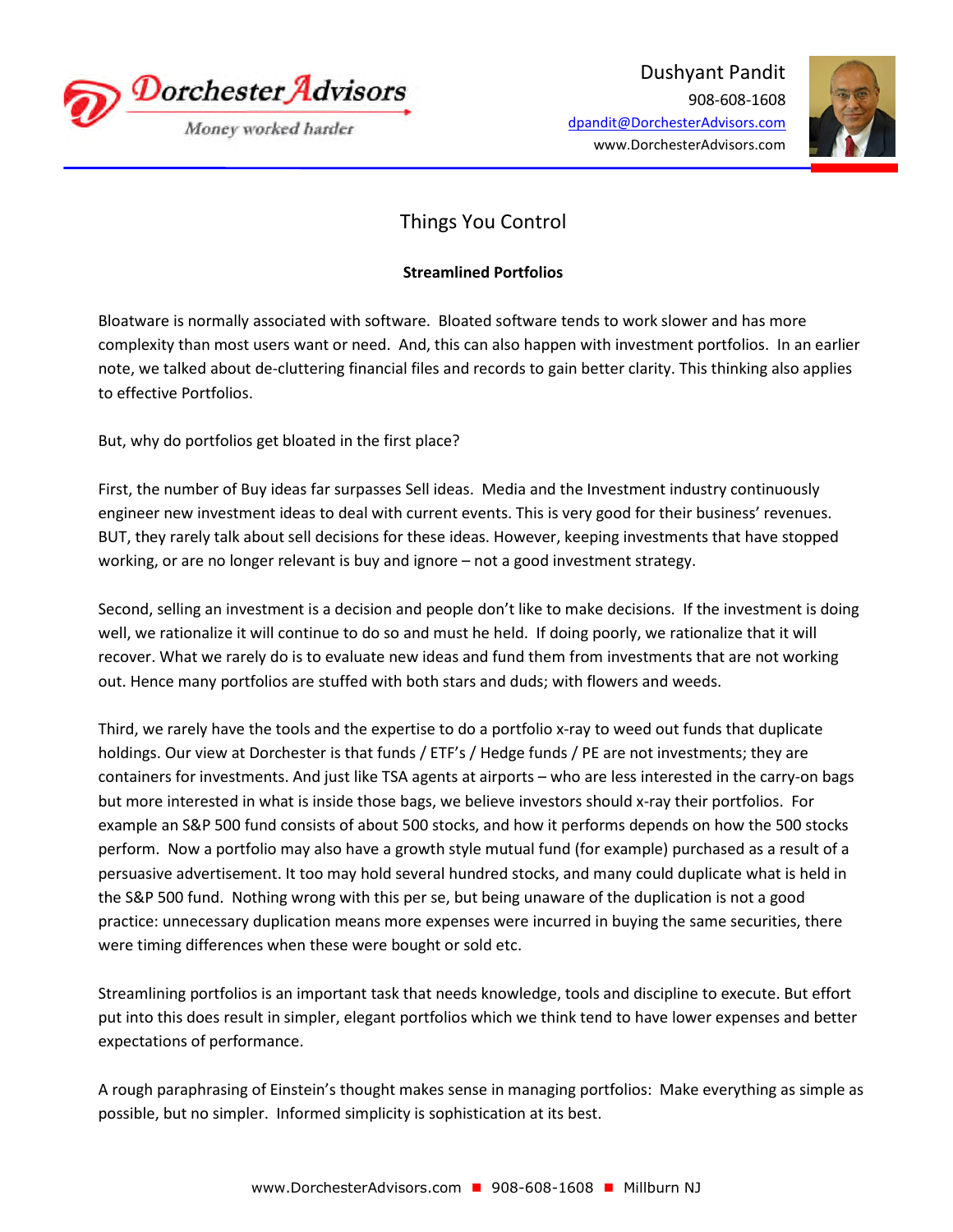

## **Why Things You Control are Important**

In Investing (as in Life) we can: hope, worry or plan.

I believe that when we hope or worry, we are largely looking at the future and are focused on things we do not control. We hope the markets will get higher and we will make money. Or we worry that markets will collapse and we may lose all our money. And yet, deep down in our hearts, we know that whether our thoughts are optimistic or pessimistic they simply do not influence future outcomes.

We can also look at the future plan-fully. When we do this we tend to focus on the things that we do control. And, by picking activities that are in our control and that are important to our future we have a far better chance of achieving our goals. Of course, life holds few guarantees! So, for example, while we all hope that our favorite stock pick will be a high performing stock, not implementing a properly diversified portfolio is plainly irresponsible to our financial well-being.

9 Jun 2022 Dushyant Pandit

*This article is provided on an informational basis only. It reflects the author's opinions as of the dates cited and these opinions may change at any time. It should not be considered as providing investment advice, nor is there any guarantee that any forecast or opinion will be achieved. The data contained are believed to be reliable but no representation is made concerning their accuracy.*

*Past performance is not a guide to future performance.*

*DorchesterAdvisors is a Registered Investment Advisor in NJ, NY and MI.*